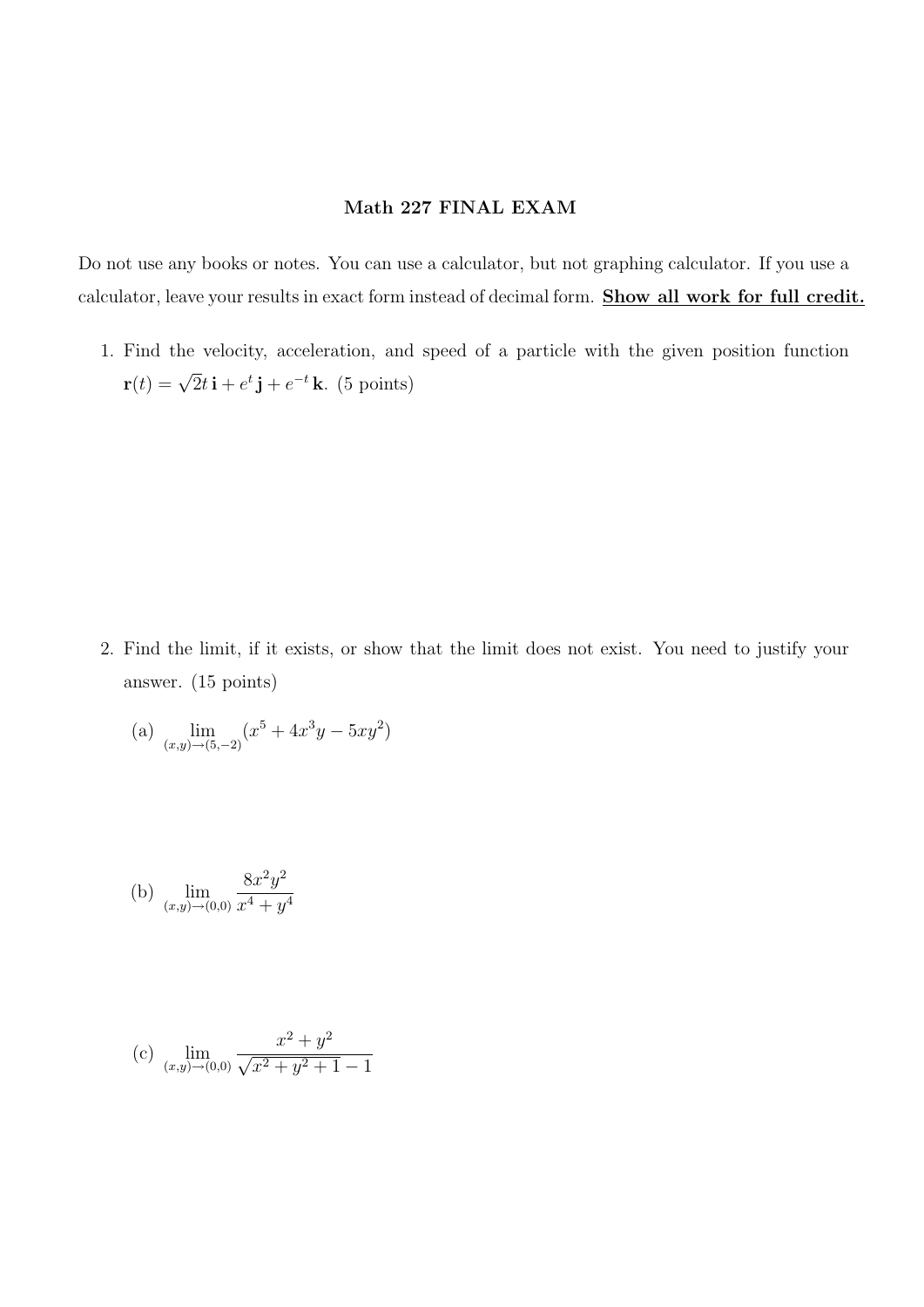3. Find the linear approximation of the function  $f(x, y) = \sqrt{20 - x^2 - 7y^2}$  at  $(2, 1)$  and use it to approximate  $\sqrt{20 - 1.95^2 - 7(1.08)^2}$ . (8 points)

- 4. Use the Chain Rule to find  $\partial z/\partial s$  and  $\partial z/\partial t$ . (14 points)
	- (a)  $z = x^2 + xy + y^2$ ,  $x = s + t$ ,  $y = st$  (b)  $z = e^x \cos y$ ,  $x = st$ ,  $y =$ √  $s^2 + t^2$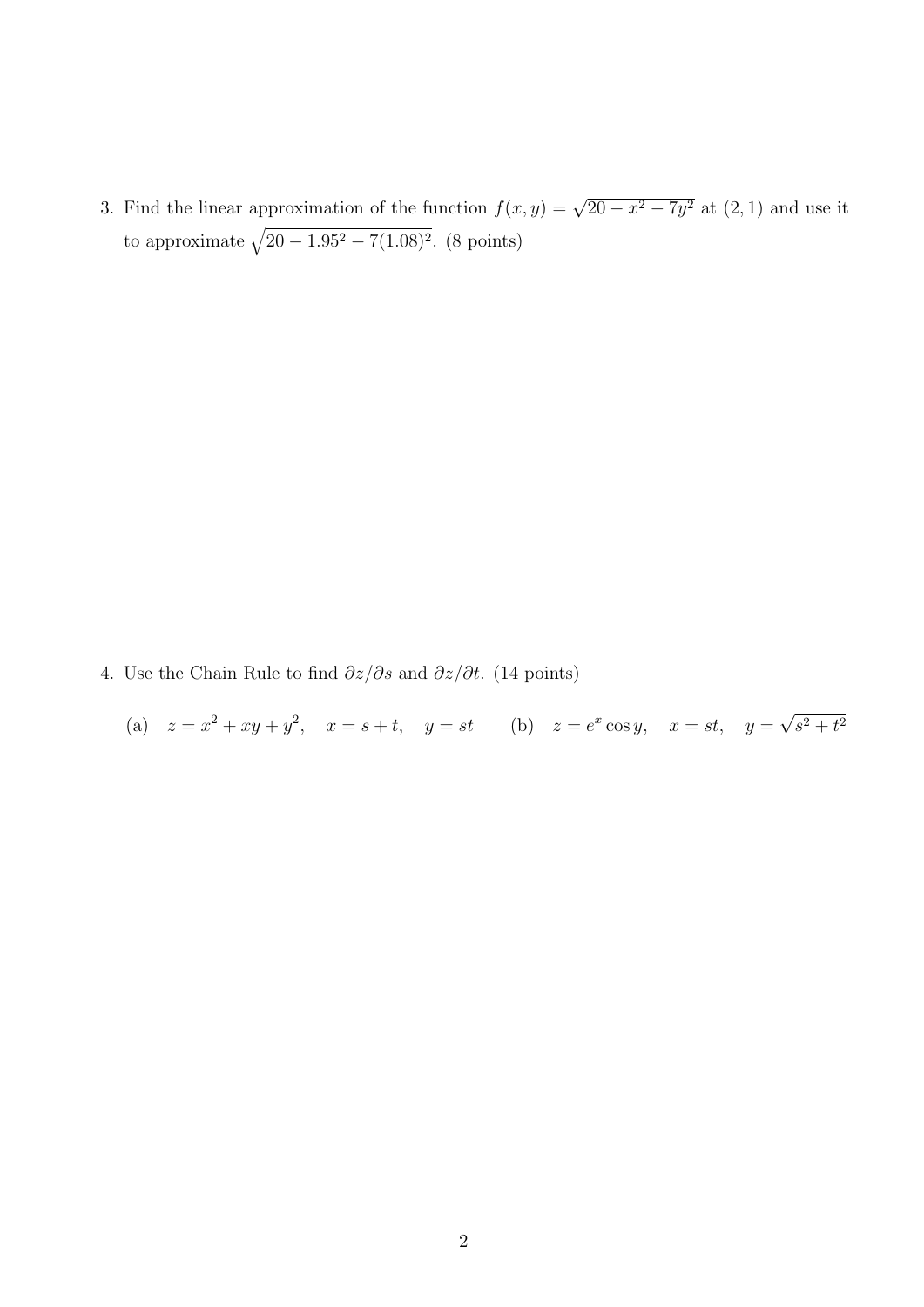5. The equation  $xyz = \cos(x + y + z)$  defines z as a function of x and y. Find  $\partial z/\partial x$  and  $∂z/∂y.$  (8 points)

6. Find the maximum rate of change and the direction in which it occurs for  $f(x, y) = \ln(x^2+y^2)$ at the point  $(1, 2)$ .  $(8 \text{ points})$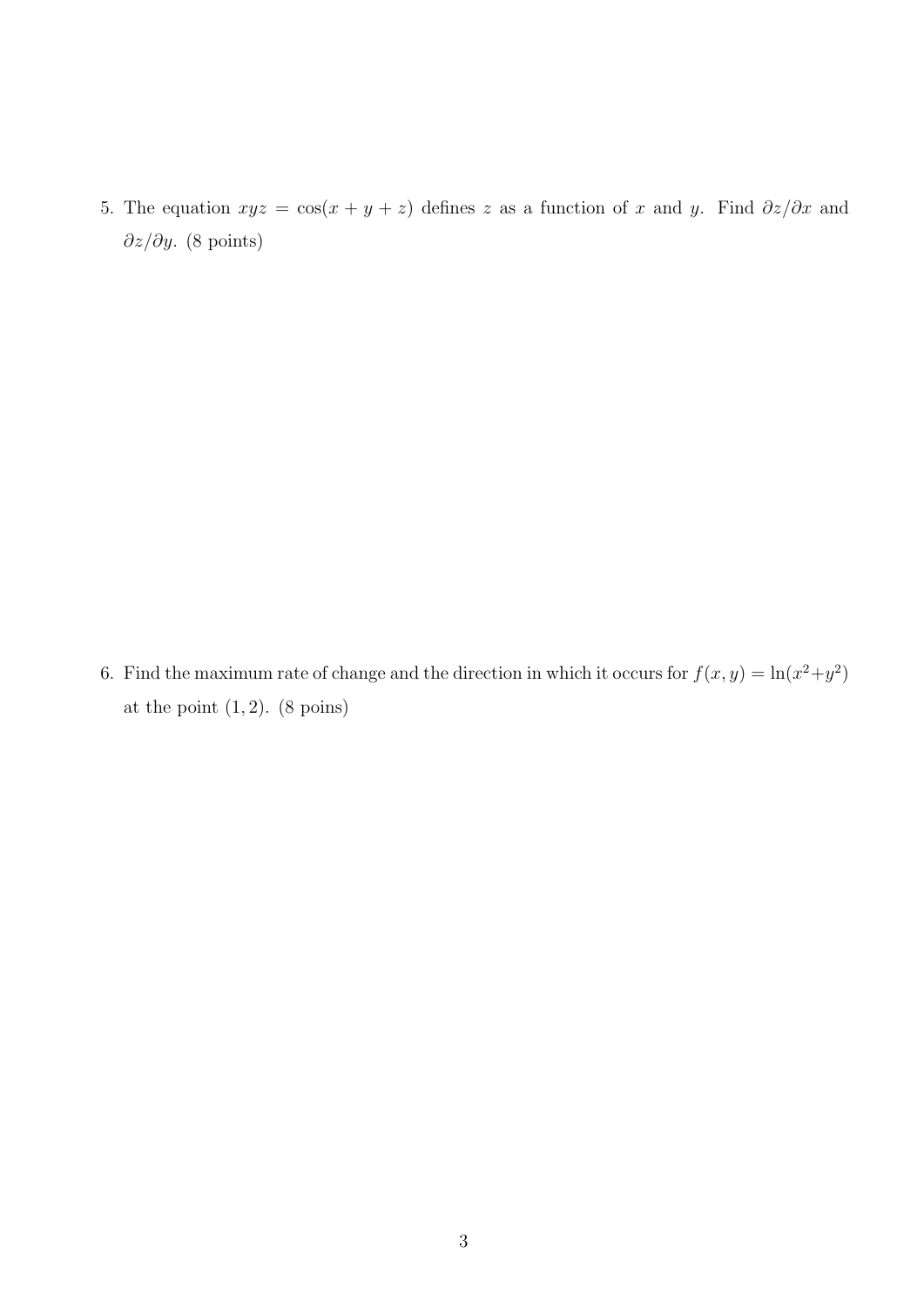## 7. (22 points)

(a) Evaluate  $\iiint_E x^2 dV$ , where E is the solid that lies within the cylinder  $x^2 + y^2 = 1$ , above the plane  $z = 0$ , and below the cone  $z^2 = 4x^2 + 4y^2$ .

(b) Use spherical coordinates to evaluate

$$
\int_0^2 \int_0^{\sqrt{4-x^2}} \int_0^{\sqrt{4-x^2-y^2}} (x^2 + y^2 + z^2) \, dz dy dx
$$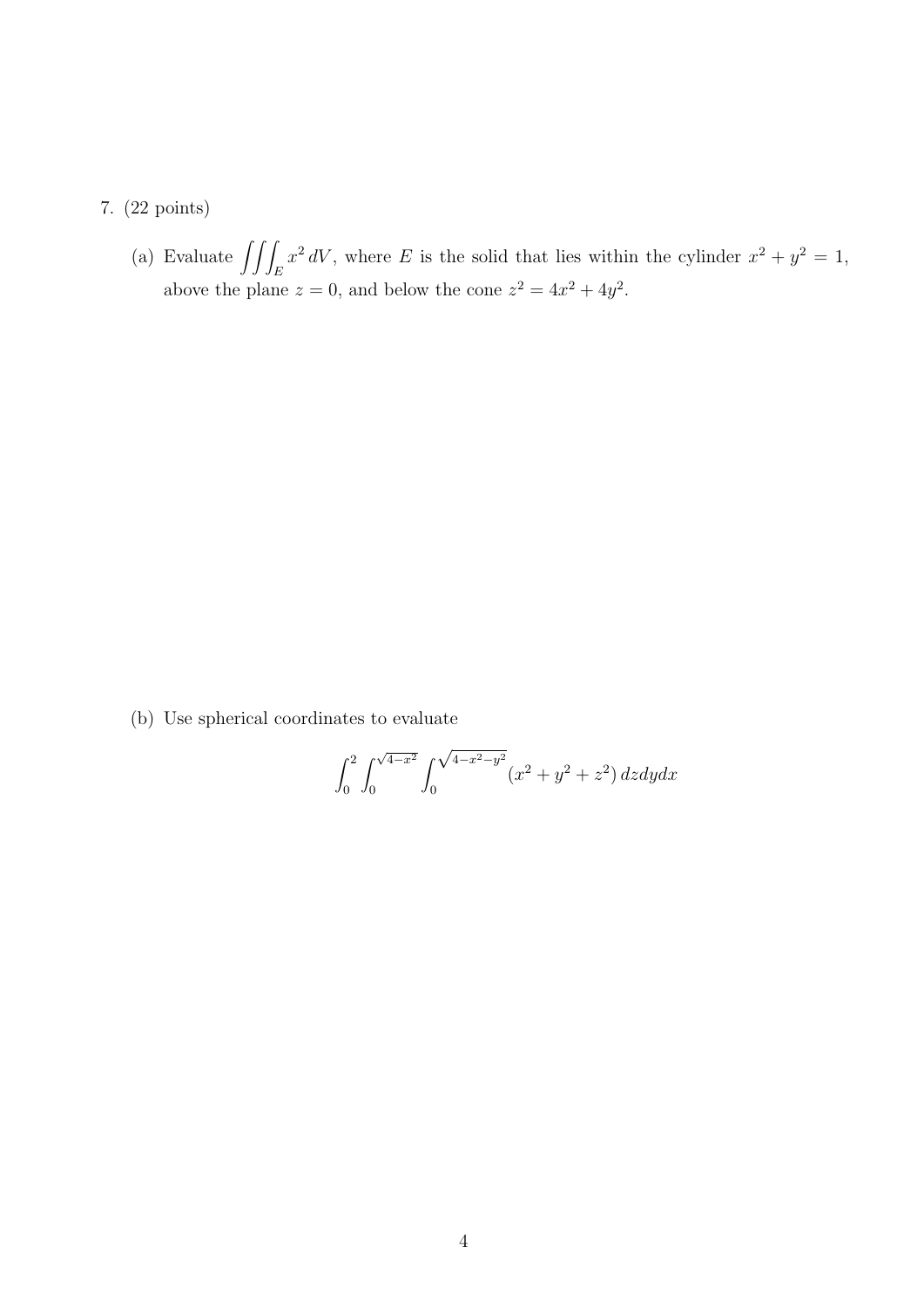## 8. (12 points)

(a) Determine whether or not  $\mathbf{F}(x,y) = (2x \cos y - y \cos x)\mathbf{i} + (-x^2 \sin y - \sin x)\mathbf{j}$  is a conservative vector field.

(b) If it is, find a function  $f$  such that  $\mathbf{F} = \nabla f$ .

(c) Evaluate  $\int_C \mathbf{F} \cdot d\mathbf{r}$  along curve C: C is the upper semicircle that starts at  $(0, 1)$  and ends at  $(2, 1)$ . Can you use your results in  $(a)$  and/or  $(b)$ ?